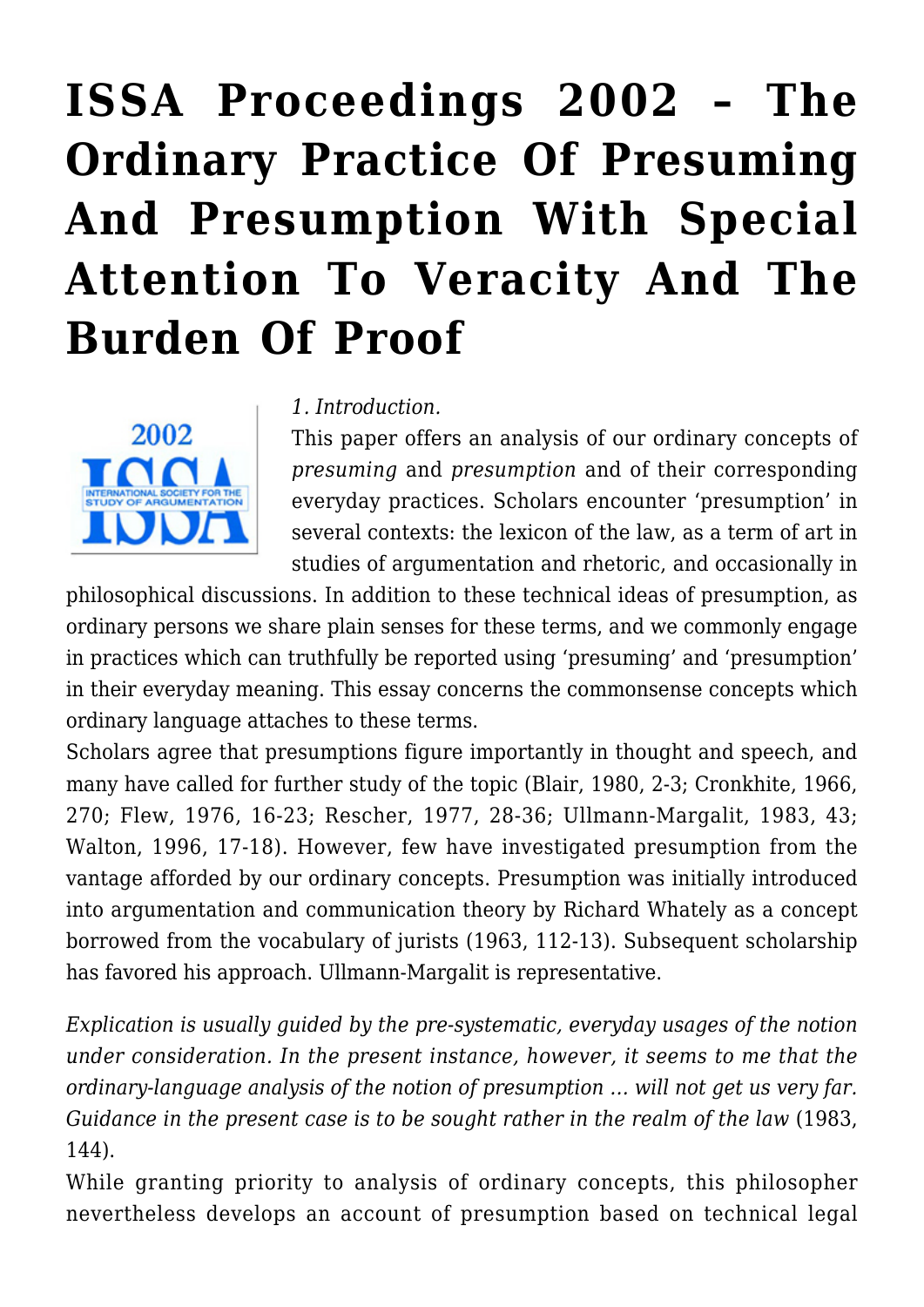concepts, without a glance in the direction of plain understanding and practice. Jurists have made critically important contributions to our understanding of the work presumptions can do in argumentation, but our studies ought also be informed by an understanding of the ordinary act of presuming. To develop this theme, I will first critically examine the conception of presumption scholars have constructed by borrowing from the law; I will then offer an analysis of presumption as plainly understood; and, finally, I will indicate some light which ordinary conceptions throw on problems of continuing interest to students of argumentation. Ordinary ideas about presumption may well need improvement, but they arise at a rich nexus in our day-to-day affairs, and, as J. L. Austin famously taught, they comprise an indispensable starting point for inquiry (1961, 133).

## *2. Whatelian Conceptions of Presumption*

In the following I refer to prevailing scholarly ideas about presumption as "Whatelian conceptions." This idiom glosses over some areas disagreement and delineates a concept somewhat clearer than Whately's own account of the topic. Nevertheless, the title conveniently recognizes the priority of his contribution.

Whatelian ideas about presumption are unified by their reliance on legal conceptions. Modeled on the codification of legal argumentation, they identify presumptions as a special kind of inference, based only in part on evidence related to the truth of the inferred proposition and grounded largely on considerations related to the context or circumstances in which the inference is drawn. Presumptive inferences, in this view, are distinguished, not by the truth of their conclusions as warranted by relevant substantive facts, but by the unique strength or force of the inferred conclusion, viz., it is to be accepted unless and until substantiated counter-arguments are adduced against it**[i]**. At their core Whatelian conceptions define presumptions in relationship to the burden of proof: a presumption, the conclusion draw in an inferential act of presuming, stands good until rebutted by parties who undertake an obligation to provide substantiated objection to its acceptance. Finally, according to Whatelian views, presumptions are inferences which, in the appropriate circumstances and given the appropriate facts, relevant persons are *entitled* to draw; the burden of proof which falls on persons who refuse to accept a warranted presumption is in the nature of an obligation.

This technical formulation can be illustrated by the presumption thought by some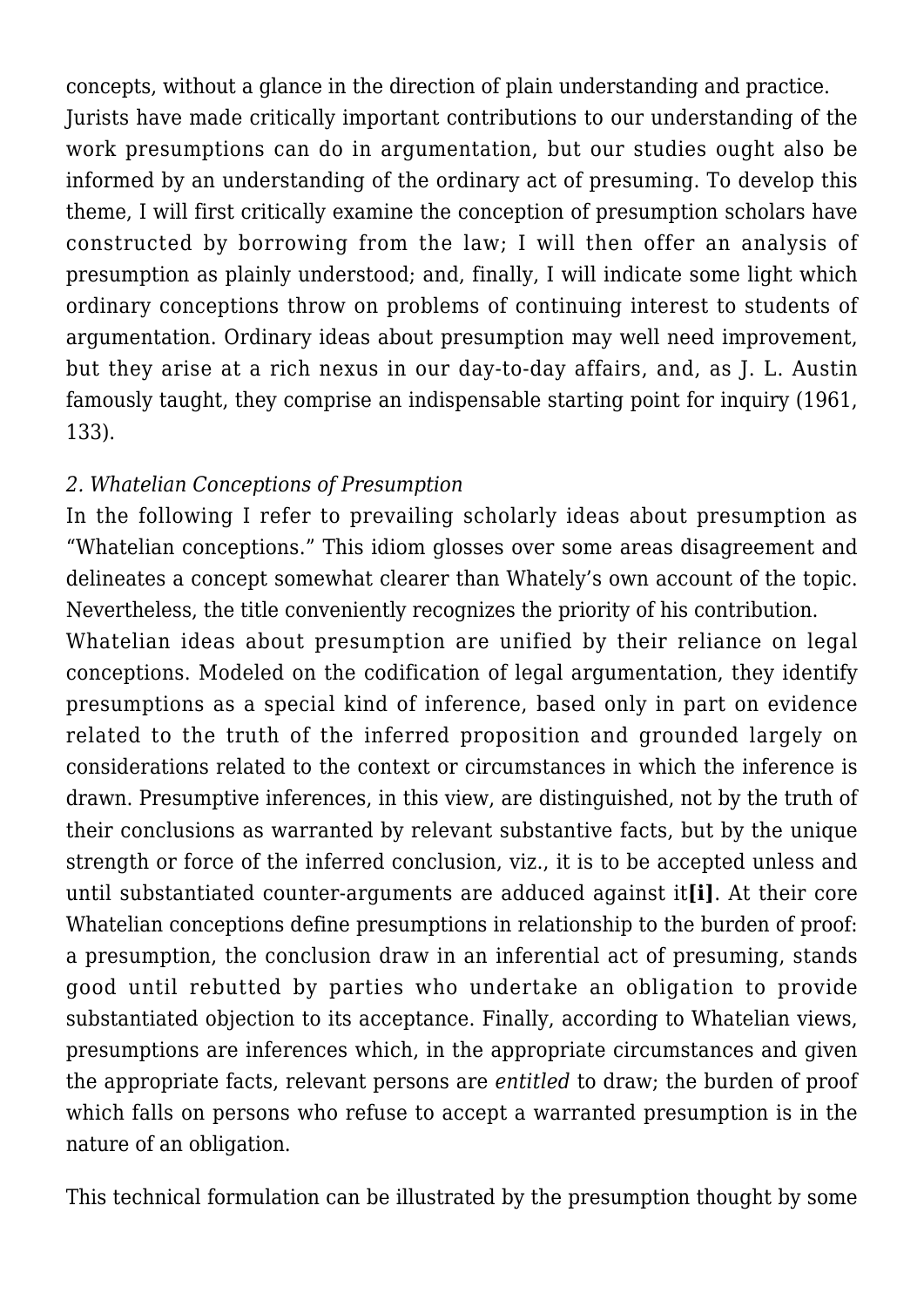to favor the status quo. Whately teaches that just as jurists recognize a presumption favoring the accused's innocence, so, too, elsewhere a presumption supports existing institutions, policies, and generally accepted beliefs. Suppose a ban on testing nuclear weapons is the established national policy. Given that fact, in Whately's view, relevant parties are entitled to infer that this is a satisfactory policy, unless and until parties opposed to the ban show that it should be lifted. Presumptive inferences favoring the status quo are not based *directly* on reason and evidence purporting to show, e. g., that a test ban is the best policy; rather they rest primarily on data related to the circumstances in which the inference is drawn, e. g., the fact that a prohibition is the status quo. Nor does this presumptive inference warrant the conclusion that such a ban is the best or probably the best policy. As Whately notes, it may well be that a better policy could be found. But relevant parties are entitled to presume that the test ban is satisfactory, and persons who would deny that have the burden of proof. Of course, whether a presumption favoring the status quo properly obtains and, if so, under what circumstances are matters of longstanding controversy (Goodnight, 1980, 304-337; Marsh, 1964, 46-53).

Whatelian conceptions of presumption have, I will argue, two deep infirmities: (1) the conditions which define *presumption* as a received term of art, while similar to our ordinary notions in important respects, are neither necessary nor sufficient to *presumption* in its plain sense, and (2) Whatelian conceptions do not satisfactorily identify what warrants presumptive inferences. It follows that received scholarly conceptions enable us to identify some, but not all, ordinary presumptions; they incline us to regard as presumptions some inferences which ordinarily would not count as such; and, what may be worse, Whatelian conceptions do not clearly identify an essential component of this mode of inference.

Let us begin with some ways in which technical conceptions of presumption concur with our ordinary notions. Notice first that *received scholarly conceptions, legal definitions, and commonsense broadly agree that presumptions are a kind of inference.*

On this point jurists are unanimous. As the legal theorists Morton and Hutchison observe, "A presumption occurs when we make a connection between two sets of circumstances such that upon proof of the first set we will believe (and more importantly *act as if we believe*) the second set also to be proved" (1987,11)**[ii]**. On this important point legal conceptions roughly fit plain day-to-day practices.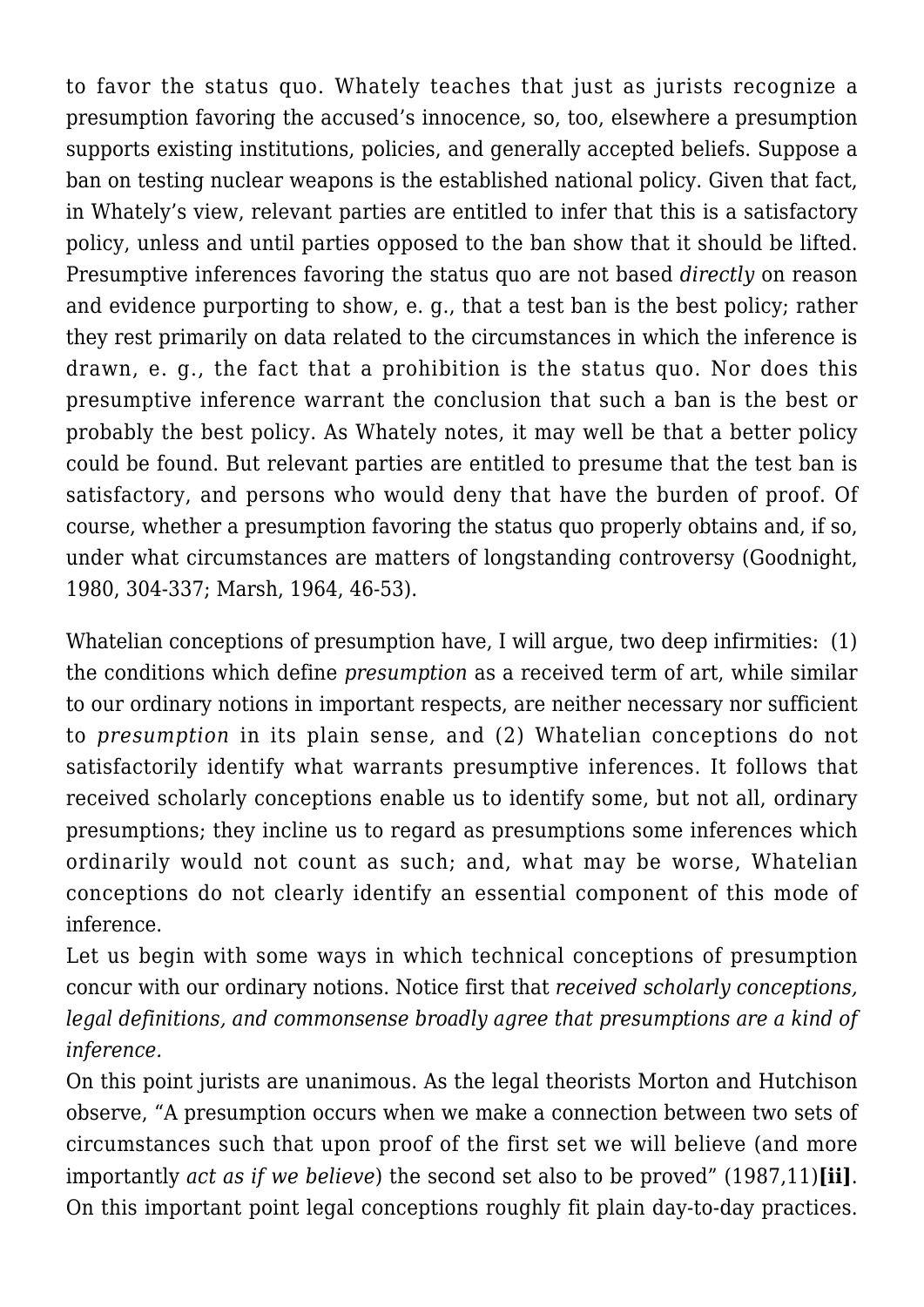To presume something in the course of ordinary thought or conversation is to take it in the broad sense of *mentally taking* which includes *assuming, inferring, concluding*, etc (*Oxford English Dictionary's* entries for 'take' 46-51). In place of, 'Dr. Livingstone, I presume', Stanley might well have said 'Dr. Livingstone, I take it'. Generally 'take' may be substituted for 'presume' with little distortion in the truth of the utterance paraphrased, though the original utterance will have been more precise. The anomalous character of such utterances as \*'I presume that he speaks the truth, but I do not take it that he does' shows that *taking* is essential to *presuming.* A presumption is simply the conclusion taken (or available for the taking) in an act of *presuming*. We also speak of our reason for presuming this or that, and it would be odd to say \*'Without having any basis for it, I presume that he will arrive at seven'. Although there are some differences in the status scholars assign to presumptions, today most agree with commonsense and the law in treating presumptions as inferences.

A second parallel is that *both Whatelian conceptions and ordinary practice* accord normative status to presumptions; both *recognize that presumptions are related to the distribution of responsibilities, rights, and obligation in conversations, dialogues, discourses, and other human interactions*. Whately, himself, is tolerably clear about this point. He takes the defining mark of presumption to be the strength of the presumptive conclusion which "must stand good till some sufficient reason is adduced against it" (1963, 112). By this Whately patently means that persons who would challenge a presumable proposition have an obligation to take up the burden of substantiating their position; *they can be called upon* to support their views, reason and evidence *can be demanded* of them (1963, 112-14). Advocates who enjoy the support of a presumption may find it expedient to provide support for their views, but they are under no obligation to do so (116). Unfortunately some rhetorical theorists fail to clearly grasp this aspect of presumption and speak of the burden of proof as simply a practical, and not a necessarily normative, matter (Cronkhite, 1966, 272-73; Sproule, 1976). But scholars who have thought deeply about the matter recognize that presumptions have a basis in responsibilities and rights. In this respect enlightened Whatelian accounts tend to be in accord with the nature of commonsense presuming.

Connections to normative considerations can be seen across a variety of ordinary presumptions. The presumption that a person is speaking the truth is related to our supposition that she is responsible for the truth of what she says. Likewise, when we presume that we are welcome at an event to which we have been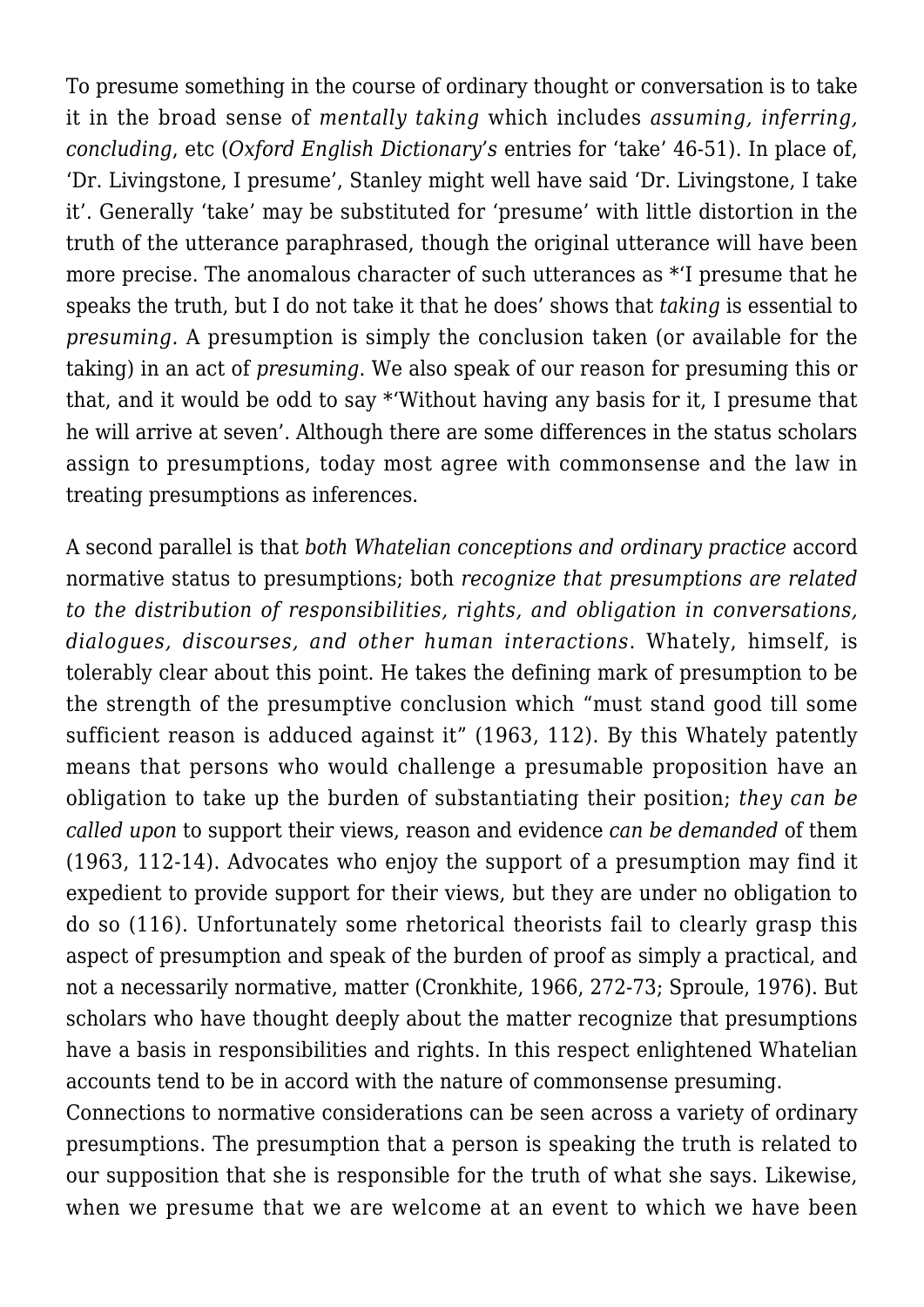invited, our supposition is related to obligations incurred when the invitation was tendered. When we presume something, we take it as something we are entitled to infer, and this entitlement comes with expectations regarding the responsibilities of others. Correspondingly, when someone behaves presumptuously, in the pejorative sense of the term, that person's actions lay claim to something to which he or she is not entitled.

While Whatelians agree with commonsense in identifying presumptions as inferences that have a normative bearing, they diverge from our plain understanding and practice in what they regard as the defining feature of presumptions. For Whately and for most subsequent scholars, the essential feature of presumptive inference is the strength or force of its conclusion: a presumption stands good unless and until it is rebutted by substantial reason and evidence (Baird, 1950; Cronkhite, 1966, 271-5; Eemeren & Grootendorst, 1992, 120-121; Ehninger, 1959, 83-84; Flew, 1984; Gaskins, 1992, 267-69; Goodnight, 1980, 312-14; Hill & Leeman, 1997, 141-43; Perelman & Olbrechts-Tyteca, 1969, 71; Rescher, 1977, 28-34; Sproule, 1976; Ullmann-Margalit, 1983, 147-52; Walton, 1996, 18-20; Willard, 1983, 131). Granted, a burden of proof is ordinarily *associated* with *some* presumptions, e.g., were a person to make a proposal, it would be presumed that what she had to say might prove to be of interest, and the proposer would incur a related probative obligation. However, outside the courts, the strength which Whatelians take to be the identifying mark of presumption is neither a necessary nor a sufficient condition for the truth of reports that something has been or could be presumed. It is not hard to find ordinary presumptions that do not have this strength, and it is also possible to find inferences which do have that strength but are not presumptions.

The presumption of veracity is a good example of a presumption which does not have the strength received technical conceptions assign to this type of inference. If Smith says (speaking seriously) that he will be home by seven, one would ordinarily presume that he is making a reasonable effort to speak the truth. But this presumption does not stand good until overturned by someone who accepts the burden of proof. Were Smith's wife to respond 'No, you won't', we would not be inclined to suppose that she had incurred a probative obligation. Pressed to defend her denial, she might well answer with no more than 'I know what I'm talking about, and I am not going to give any further attention to this matter'. Her behavior might seem less than fully cooperative, but there are no probative duties here which she has failed to discharge. Or, to muster a second example, suppose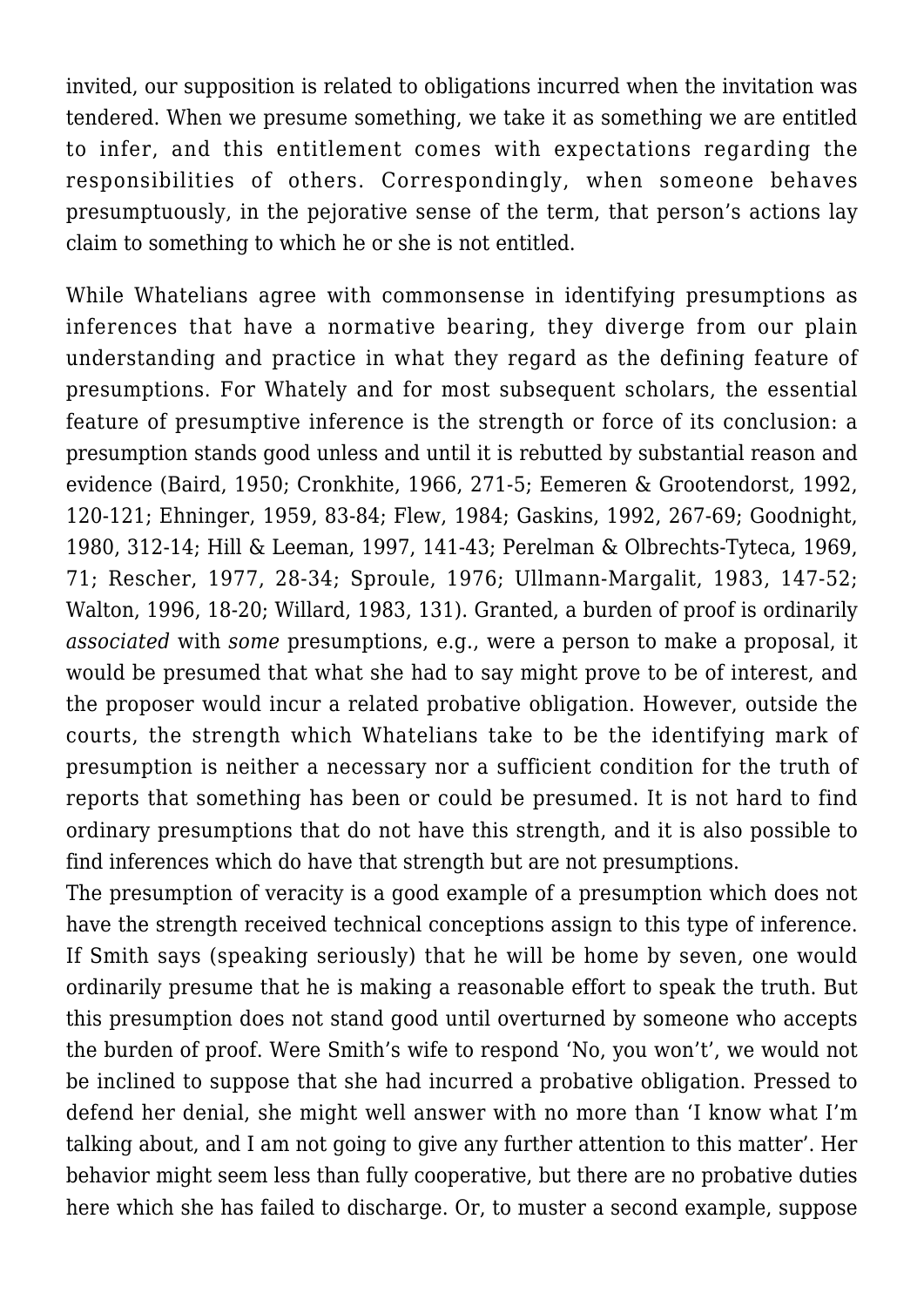Smith advises Jones to invest in Northwest Securities. Here there is reason to presume that he is speaking out of regard for Jones's welfare. However, Jones can reject that presumption out of hand without incurring a probative burden. It simply is not the case that ordinary presumptions generally have the weight or force which Whatelians assign to them. So, if we are guided by Whatelian definitions, we would succeed in recognizing some ordinary presumptions, but others will escape our attention.

Argumentation theorists might object that their interests are adequately served by a Whatelian focus on those presumptions which are related to probative obligations. This objection rests on suppositions which are premature and probably mistaken. What sorts of presumptions figure significantly in argumentation is a matter to be determined by investigation, not by conceptual fiat, and it seems apparent that at least one presumption which does not stand in a Whatelian relationship to the burden of proof, the presumption of veracity, is of considerable interest to argumentation theorists. More importantly, this objection implies that the strength Whatelians assign to presumptive conclusions suffices to identify a subset of presumptions – those thought to be of special interest to students of argumentation. Proponents of this idea would be committed to the unfortunate view that whenever one of several parties has the burden of substantiating some proposition, a corresponding presumption favors the contradictory or contrary of that proposition. However, persons commonly incur burdens of proof in the absence of any clear presumption favoring a contrary or contradictory proposition. We routinely require undergraduates to produce essays in which they defend a position, and so have a burden of proof, but we do not commonly expect them to challenge a presumptively satisfactory proposition. Similarly, committees may be assigned to investigate matters and report recommendations with supporting argumentation regardless of whether there is a presumption favoring alternative recommendations. Or a police officer, interrogating a suspect who has confessed to a crime, may doubt the veracity of the confession and may properly conduct her questioning on the supposition that the suspect has the burden of proof, but in this case there seems to be no clear presumption to the effect that the confession is false. Whatelian conceptions fail to specify a condition sufficient to identifying members of a subclass of presumptive inferences. Insofar as we rely strictly on Whatelian definitions, some of the suppositions that we take to be presumptions would not ordinarily qualify as instances of that kind of inference.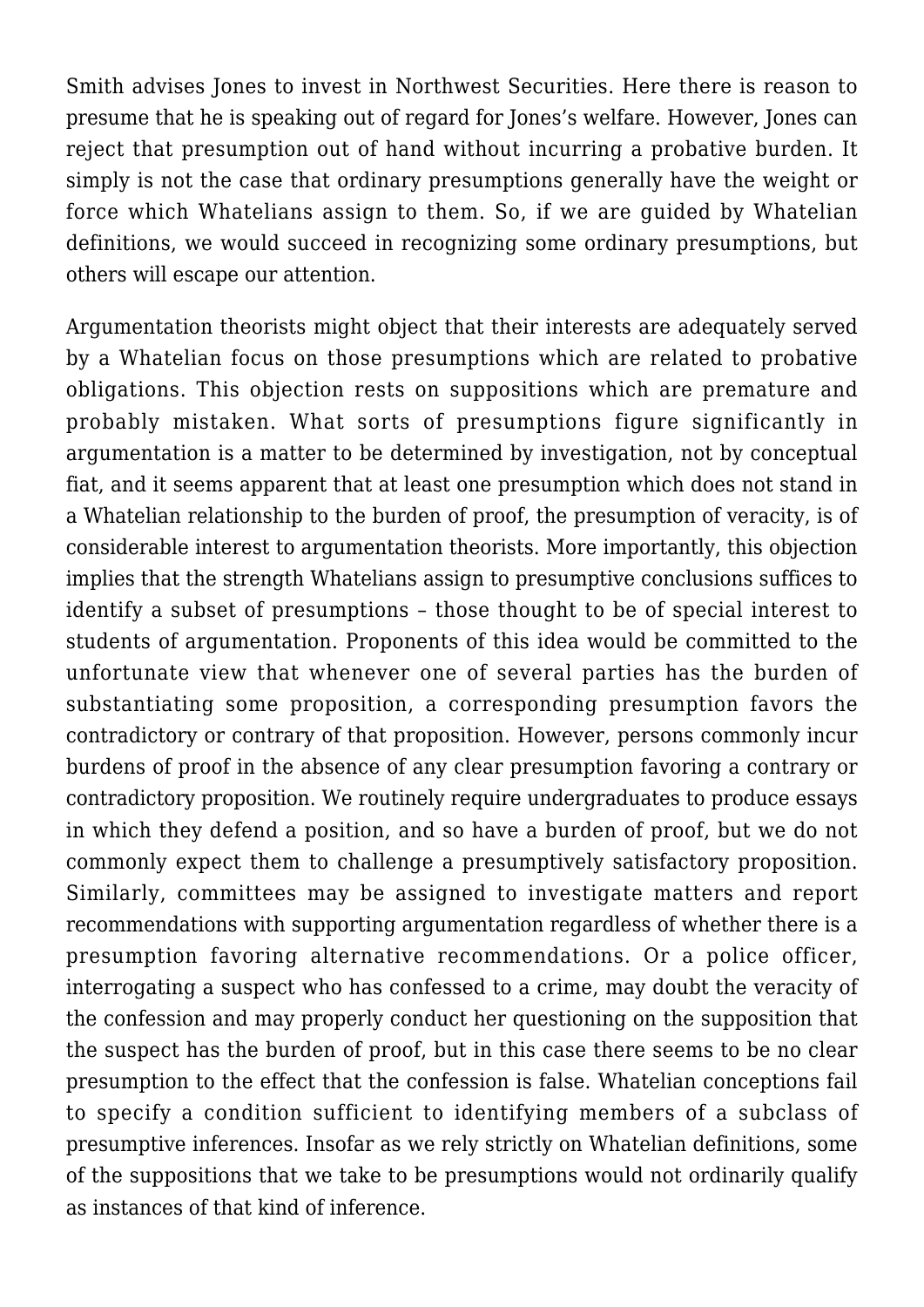The analytical poverty of Whatelian conceptions is also apparent from their construction (Blair, 1980). They represent presumptions as conclusions which have a distinctive strength or force: presumptions impose a burden of proof on those who do not accept them. However, in order to recognize presumptions and to appropriately presume things, one needs to know when a conclusion of this kind would be order. What grounds and principles of inference warrant a presumptive conclusion? We would regard this as a proper question to ask about other kinds of inference. We would expect an analysis of causal reasoning to characterize the principle(s) of reasoning capable of warranting a causal conclusion and, also, the grounds on which such conclusions can be drawn (Hart & Honore, 1959, 8-58). We would hold the same expectation for analyses of inferences by sign, analogy, generalization, and so on. The rules of evidence in law do more than specify the strength of presumptive inferences, they also stipulate the grounds for various legal presumptions. In law presumptions are warranted by corresponding rules. What are the grounds and principles of reason that *generally* warrant presumptive inferences in the conduct of day-to-day thought and discourse?

Whately offers no clear answer to this question. He points to several grounds which warrant various presumptions: fairness (1963, 115, 117, 124, 126, 128), eminent authority (128), persistent good judgment (120), the collective agreement of a council or assembly (123), and the first appearance of truth regarding a proposition (131). He also notes that there are reasonable presumptions against any restriction (125) and against practices which have fallen into neglect (127). But Whately makes no effort to identify what these various grounds for presumption have in common or to otherwise identify the essential basis for this broad class of inferences. Subsequent scholarship has turned up a number of potential warrants for presumptive inferences. Chaim Perelman and L. Olbrechts-Tyteca's hold that presumptive inferences are based on suppositions about what is normal and likely (1969, 71). Nicholas Rescher maintains that presumptions are warranted by their plausibility (1977, 37-41). Others have suggested that presumptions are to be rationally assigned on the basis of risk and the normative acceptability of error (Goodnight, 1980, 315-16; Ullmann-Margalit, 1983, 157-59). Doubtless, some ordinary presumptions are warranted by each of these considerations, but none identify the essential basis for plain presumptive inferences. Given appropriate circumstances, each may ordinarily also serve as the basis for inferences which are not presumptive. More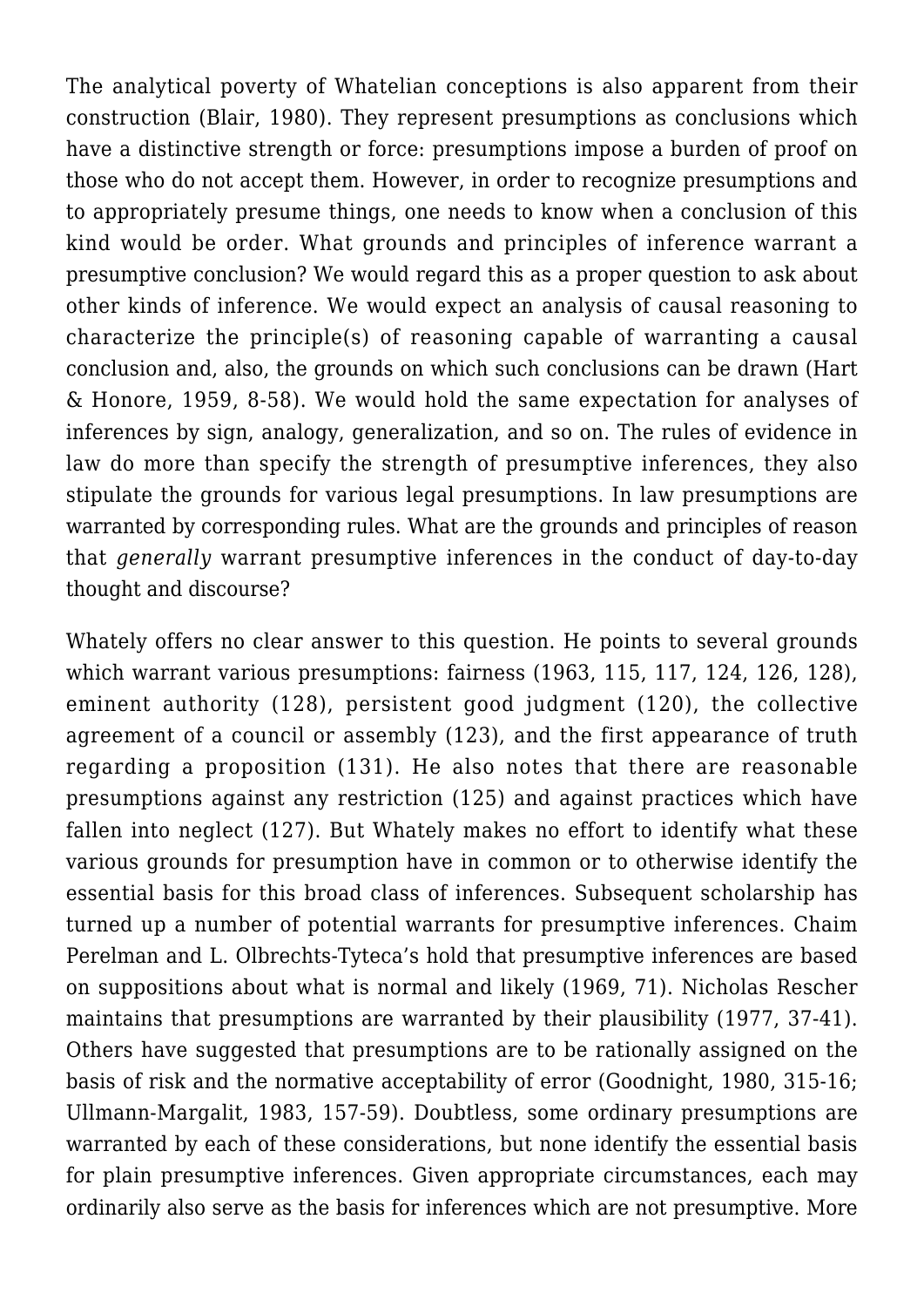specifically, the various considerations which scholars have put forward as the distinctive grounds for presumptive inferences would in many cases also be taken by laymen as basis for assumptions.

Assumptions and presumptions are similar in a several key respects. Both are based, at least in part, on suppositions about inferential context; neither directly rests just on substantive grounds for the truth of the conclusions drawn. If we see the mailman approaching our domicile with letters in hand, we may infer that the mail is about to be delivered, but it would be a joke to describe this inference as an assumption and pretentious to call it a presumption. Here the strong substantive basis for the inference precludes the sorts of considerations which lead to assumptions and presumptions (which is not to deny that such suppositions might be lurking in the background of our substantive inference). Also, the kinds of considerations which in some cases warrant presumptions may in other cases serve as the bases for assumptions. If the occurrence of a certain event is known to be very probable, in dealing with others who share this knowledge one might assume that the event is going to occur, but in some circumstances, one might as well presume that it is going to happen. And here we also see a third similarity between presumptions and assumptions, sometimes these forms of inference may lead to much the same conclusion. Any good taxonomy of inferences would classify assumptions and presumptions as very close neighbors – subsets of the larger class of suppositions grounded (partially) on contextual considerations**[iii]**.

Nevertheless, assumptions and presumptions are distinct kinds of inference. Their categorical difference is apparent from the contrasting ways they can be described and evaluated (Kauffeld, 1995, 158-172; Llewelyn, 1962, 163). Assumptions do not have force or strength; it seems odd to speak of a \*'strong' or \*'powerful assumption' in favor of something, nor would one seriously and literally compare the force of various assumptions. We assess assumptions as 'safe' or 'risky'. Presumptions, on the other hand, may have force and strength; it is natural to speak of a 'weighty presumption', and there is nothing odd about the idea of presumptions outweighing each other. It follows that adequate analysis of presumptions ought to show how the basis for this kind inference ordinarily differs from the kind of considerations which plainly warrant assumptions.

Unfortunately, the several warrants for presumptive inference articulated by Whately, and by other scholars who have similarly modeled their thinking on legal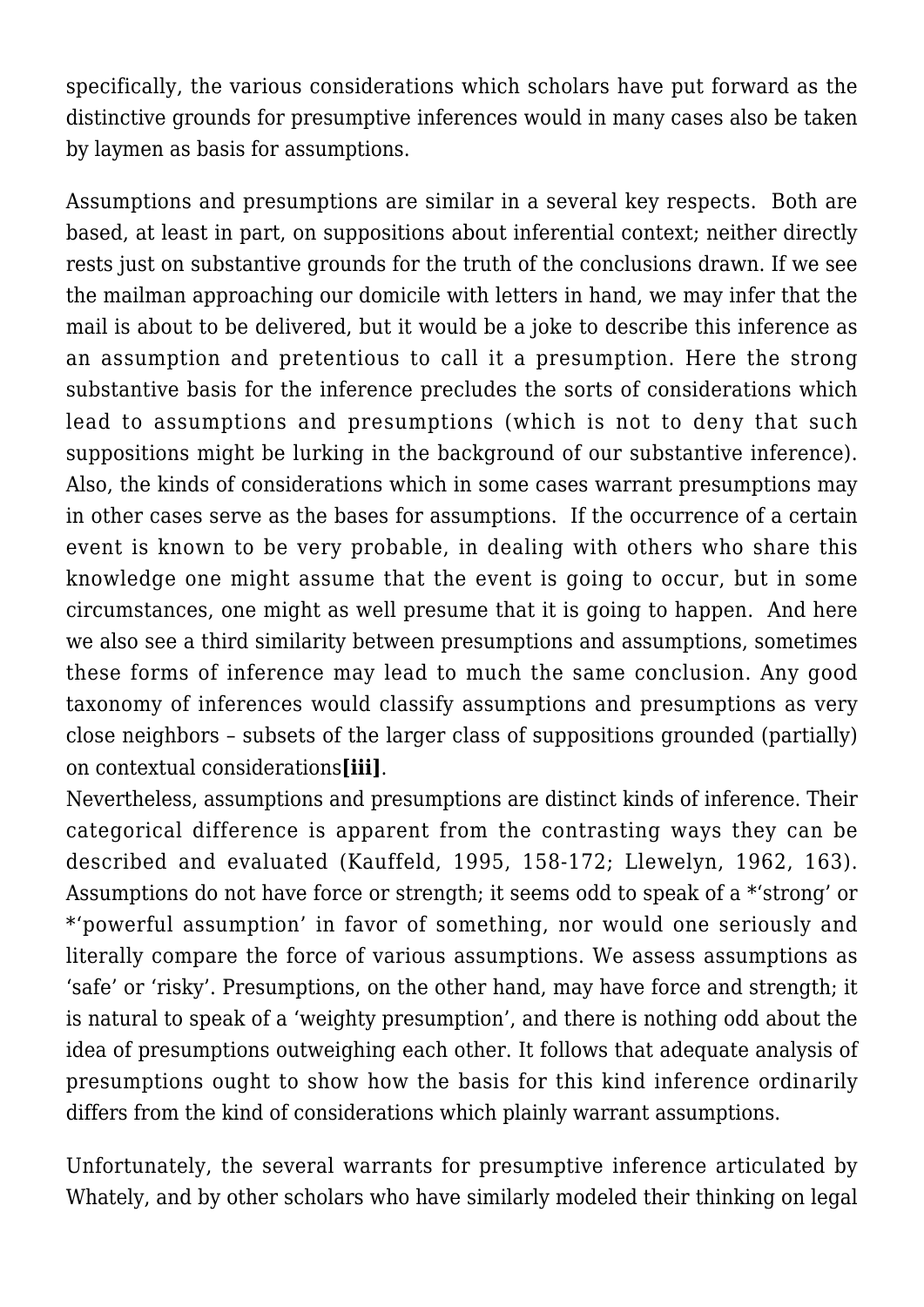conceptions, fail this test; they do not suffice to differentiate between assumptions and presumptions. Considerations pertaining to fairness, eminent authority, persistent good judgment, manifest truth, what is normal and likely, plausibility, risk and tolerance for error, all these kinds of consideration might ordinarily serve as bases for either assumptions or presumptions. Whatelian conceptions, in short, fail to provide a satisfactory view of what essentially warrants presumptions in day-to-day affairs.

The merits and infirmities of Whatelian conceptions of presumption are mirrored in the ways studies of argumentation have profited from their use. It should come as no surprise that they have been found useful in areas of research and pedagogy which readily admit of rules positing or stipulating presumptions that govern probative responsibilities. Thus, Whatelian presumptions have been put to work in the construction of dialogues designed to model argumentation subject to regulation under idealized conditions (Rescher, 1977; Walton, 1996). Similarly, Whatelian conceptions of presumption have served as the framework for structuring competitive student debates (Ehninger & Brockriede, 1966; Hill & Leeman, 1997). These applications of the concept share with courtroom argumentation the possibility of establishing rules which prescribe presumptive inferences and allocate probative obligations. However, when we attempt to move from these rather rarified and regulated contexts to argumentation and discourse in the larger world of practical affairs, we encounter limitations due to the infirmities of Whatelian conceptions. As pragma-dialectical approaches to the study of argumentation suggest, we should be able to see how a speaker's probative obligations are related to the larger set of responsibilities speakers incur in serious efforts to communicate (Eemeren & Grootendorst, 1990, 6-17). Conceptions of presumption which diverge widely from ordinary practices of presuming cast limited light on, e.g., the connections between the responsibilities speakers have for the veracity of their utterances and the obligations they may incur to argumentatively defend what they say. Or, to look at the matter from another angle, we have to account for how argumentation works under less than ideal circumstances, in a world of practical affairs not routinely subject to stipulation and regulation. If our ideas about presumption are to be of help in analyzing and evaluating real world arguments, they need to illuminate how probative responsibilities are incurred in practical argumentation. Conceptions of presumption which fail to identify what generally warrants presumptive inference are ill suited to this task.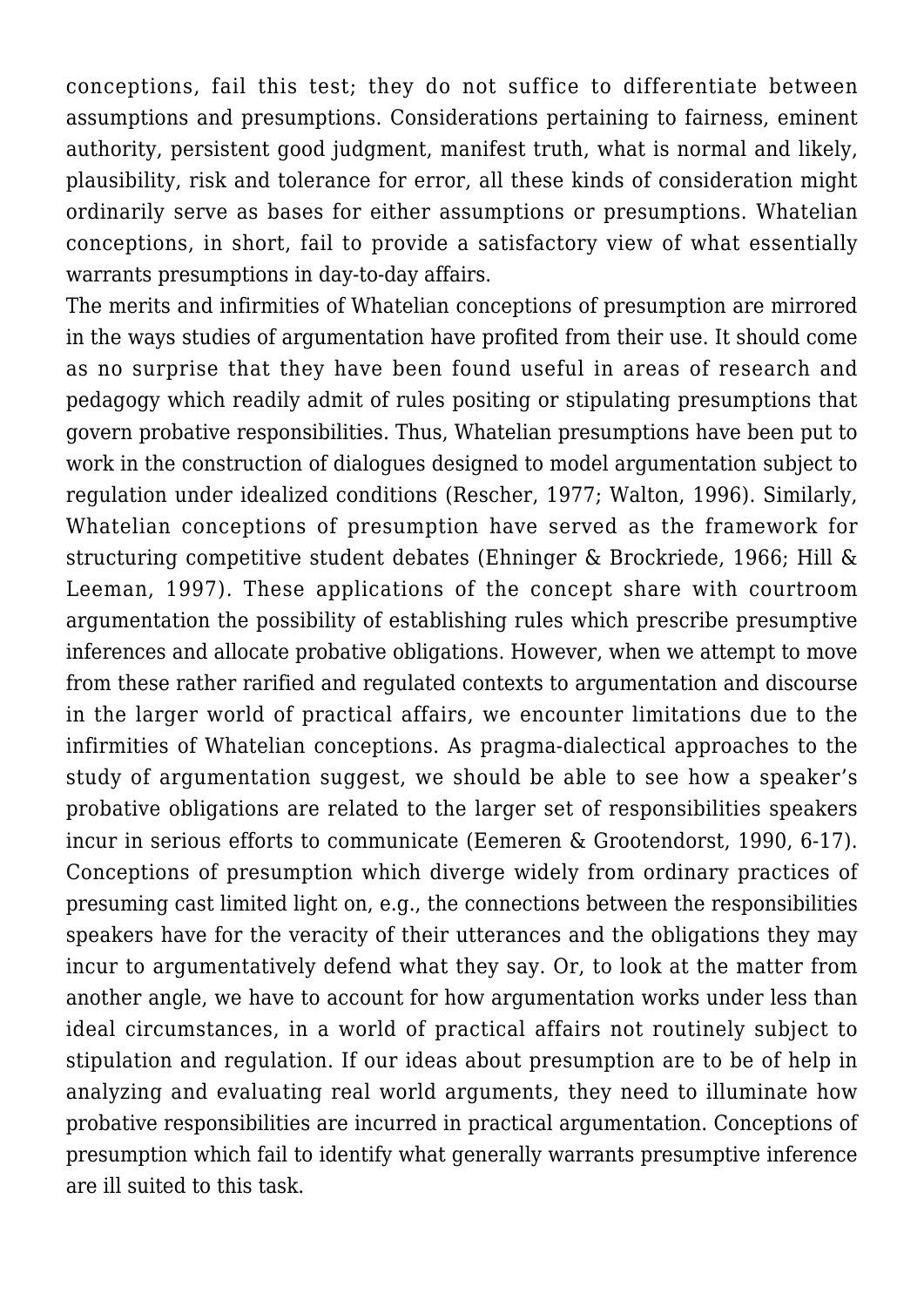### *3. The Essentials of Presuming*

What, then, in ordinary day-to-day thought and discourse is a presumption? And more specifically, what distinguishes this kind of inference from other kinds of inferring? These questions call for analysis of the cognate term with special attention to its coordinate verb presume. Whatever *presumptions* are, we certainly take them in acts which can in truth be described as *presuming something*. So, if we determine the truth conditions, i. e., the semantics, of *presume*, we may infer the essential constituents of acts of presuming, and by that route we may come to identify what presumptions are and the grounds on which they may legitimately be taken**[iv]**.

Ordinary presumptive inferences have a definite form. In the plain sense of the term, *to presume that p is to take that p on the grounds that someone will have made that the case rather than risk criticism, painful regret, reprobation, lose of esteem or even punishment for failing to do so*. The superior presumes that his subordinate will comply rather than risk reprobation for disobedience. The wife presumes that her husband will pick up her mother; 'He would not dare forget that' she says. Smith might presume upon his friendship with Jones by entering the latter's home, expecting Jones to acquiesce rather than suffer Smith's resentment upon being expelled. Where practical considerations preclude relevant calculations based on the risk of resentment, it is hard to see how one can in truth speak of a person's presuming something. If it is known that there is no chance of effective disapproval and resentment, we could not seriously and literally speak of presuming something. Were one were to say \*'Smith knows that no one will be upset or bothered if he is late, and it certainly would not cause him any regret, so I presume that he will arrive on time', one would have packed a somewhat ironic sense into one's use of 'presume'.

In presuming that *p* a person comes to hold that *p* by reason of the supposition that some person has or will have made it the case that *p* rather than risk resentment for acting otherwise. Presumptions start as propositions which can be made true by what someone does. If Jones says that the game will begin at seven, we may presume that he has made a responsible effort to speak the truth in view of the risk he runs of criticism for failing to do so. Here what is presumed is the proposition that Jones is speaking truthfully. Derivatively we may also presume that the game will start at seven.

The calculations about resentment which lie at the heart of presumption draw on a wide range of considerations. In paradigm cases resentment is the pain, indignation, or agitation felt because of a wrong done to oneself and/or one's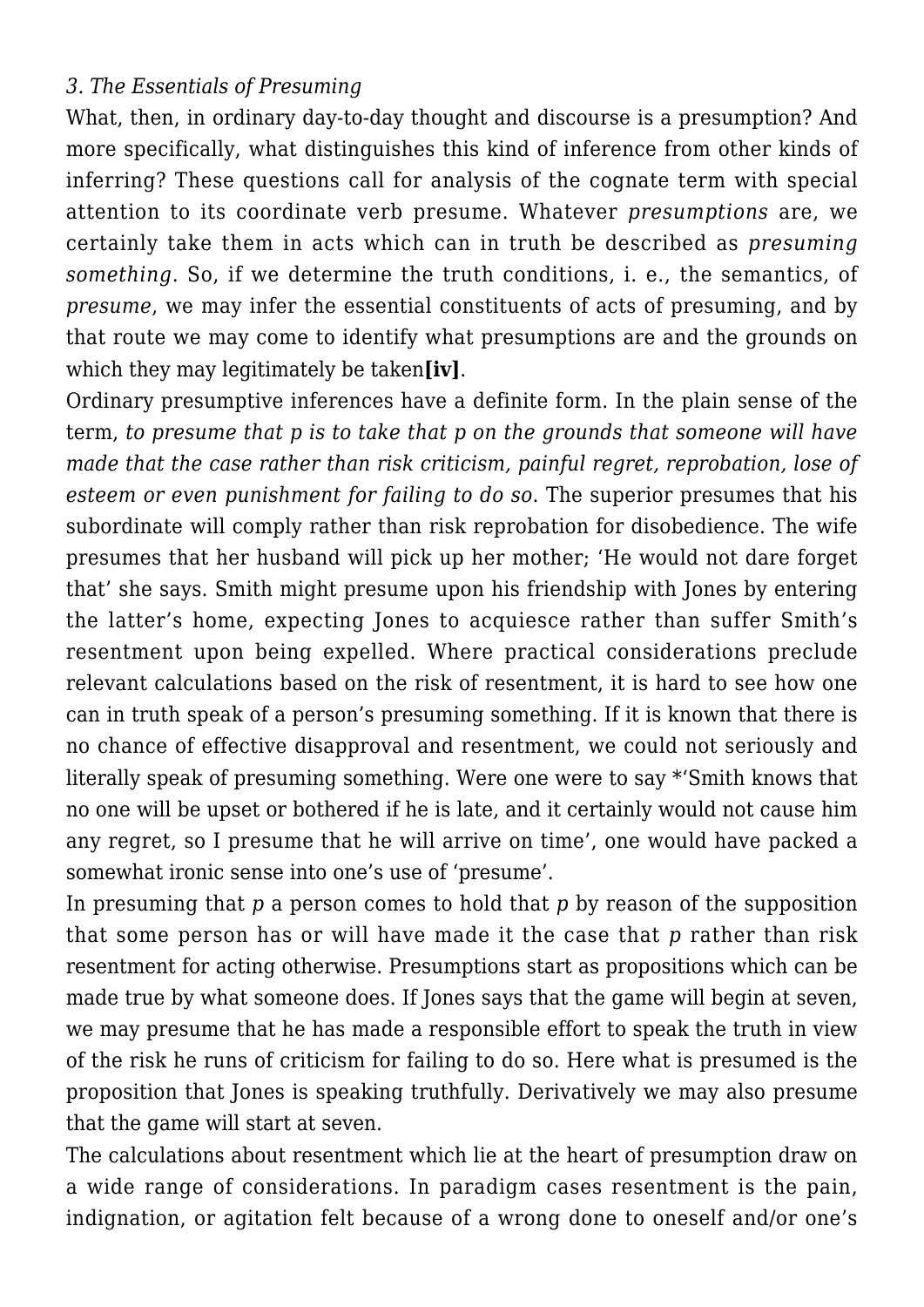fellows. The primary cases of resentment are instances in which *A* believes that *B* has wronged *A* or *A*'s fellows, and *A* thereupon feels pain, indignation, etc**[v]**. But regret is also a form of resentment. When prudent persons calculate the risk that their actions may cause resentment, they include the prospect that they would regret, e.g., a wrong which tarnishes their character. While the primary examples in which persons calculate a risk of resentment involve the possibility of causing persons to experience pain, indignation, etc., often it is not essential that they might actually undergo such feelings. In many cases, we calculate resentment where the action in question is merely of a kind which could cause persons to feel wronged, injured, upset, etc. There may be a risk of resentment in lying to people, whether or no they are likely to become emotionally upset by the deception. The risk of resentment ranges over the attitudes and behavior which express resentment: sullen anger and indignation, severe retribution and punishment. One chances resentment by acting in ways which may be believed to be wrongful and thus are kinds of behavior which can cause pain and evoke a retributive response.

Presumptions comprise a large class of inferences, generating a many of the expectations and suppositions we form about the conduct of persons. This fact is reflected in the idioms used to identify presumptions, e.g., 'He/she would not dare to (do anything so outrageous as …)'. Here one recognizes the familiar form of an inference taken by reason of the risk of resentment. Similarly, a teacher might confidently expect students in her classes to turn their papers in on time, and when asked the grounds for her apparent optimism, she might reply 'They wouldn't dare turn them in late; I dock tardy papers a full letter grade and accept no excuses'. In other situations we mark out presumptions with expressions that identify our expectation that a person would not be willing to bear this guilt or that anxiety. These examples serve as reminders that presumptions pervade our lives.

Presumptions are inferences persons make–and can be expected to be make–about each other's conduct, so they are subject to certain abuses. Accordingly, we have a sense of the term 'presumptuous' which designates brash and insolent uses of this form of inference. Presumptuous behavior, in the clearest cases of such effrontery, consists of conduct which is offensive but which the offender expects will be tolerated because no one will dare to give effective expression their own displeasure in view of the prospect that the offender would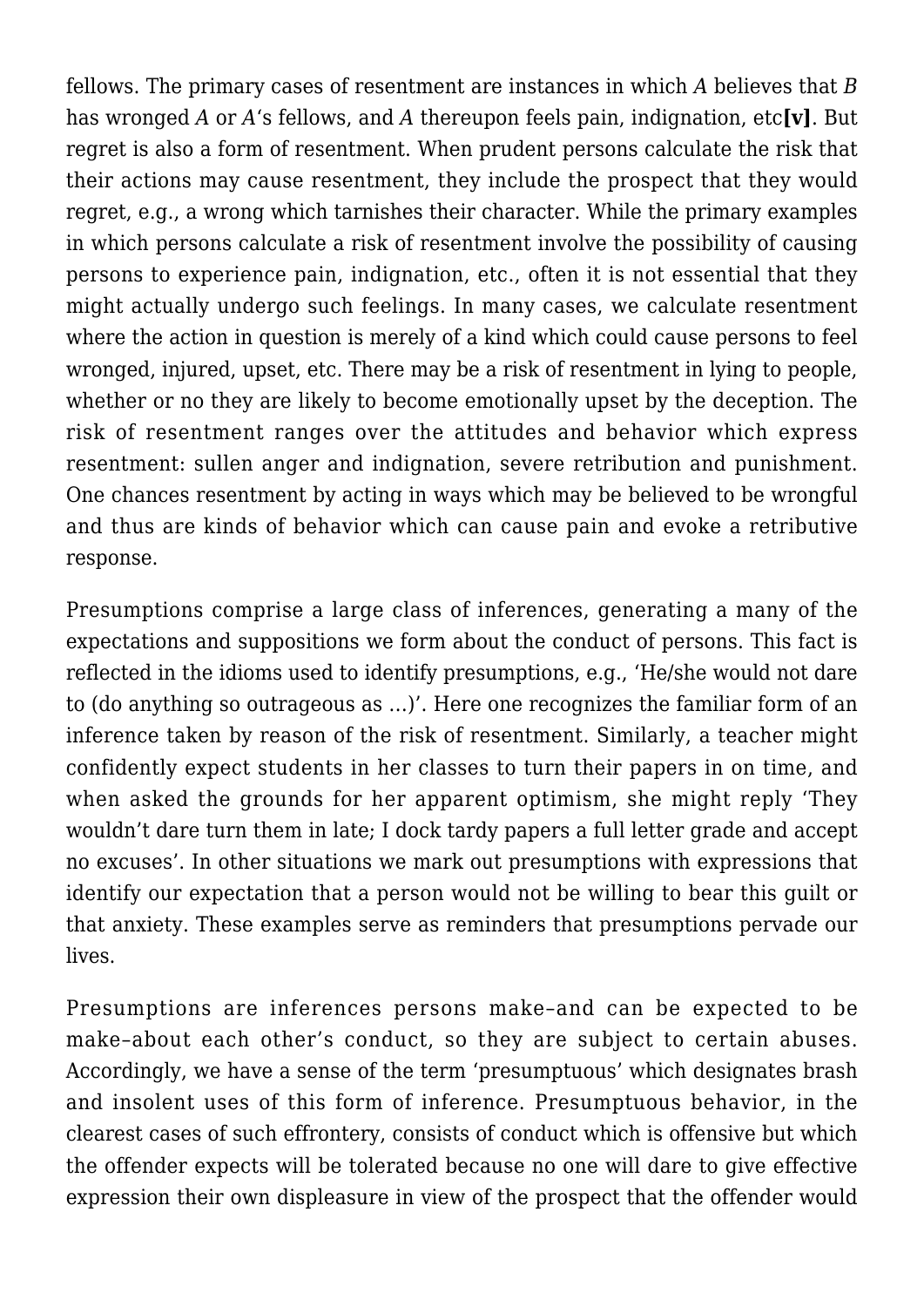react with indignation, etc. Thus we regard abusive presumptuous behavior as 'insolent' and 'high handed' and we ask of it 'How does he expect to get away with that?' or 'Just who does she think she is?' or 'How dare she?'

Supposing that the preceding analysis articulates conditions essential to presuming and presumption, does it suffice to identify instances of this type of inference and to distinguish them from other modes of inferring? Several considerations argue for an affirmative answer. It would be odd to affirm that one's partner would be unwilling to risk resentment of an appropriate caliber and still refuse to take the corresponding presumption concerning that partner's behavior. One would pause were one told \*'Mary said she would be here by seven; we know she cannot stand the thought of being late; still I would not take it (would not presume) that she will be on time'. Perhaps this is not a head-on contradiction, but one could hardly make sense of this utterance without supposing that some further, unspecified conditions, render problematic Mary's arrival at the designated time, e. g., unknown to her, the public transit on which she depends has broken down.

The power of our analysis is also shown by its capacity to distinguish between presumptions and assumptions in terms which fit the differences between these modes of inference noted above. In presuming, a conclusion is taken on the supposition that so and so would see to the truth of the inferred proposition rather than risk resentment for failing to do so. Assumptions, on the other hand, are inferred on the supposition that in the circumstances at hand no relevant party or fact is likely to trouble the inferred conclusion. Accordingly, we describe *assumptions* as suppositions 'taken for granted'. This belief that a supposition is uncontroversial – that everything argues for it and nothing against – is something 'we take upon ourselves'. If we are in error and others challenge our assumption, the grounds on which it immediately rests provide little basis for responding to the challenge. So assumptions do not, themselves, have strength or force. On the other hand, we regard *presumptions* as suppositions 'we are entitled to' because it is incumbent upon someone else to make them true. Consequently, presumptions may have force; failure to concur in a presumption may occasion criticism and resentment**[vi]**.

When approaching the roles which presumptions play in discourse and argumentation, it is useful to distinguish between

1. *standing presumptions*, which are generally available on the supposition that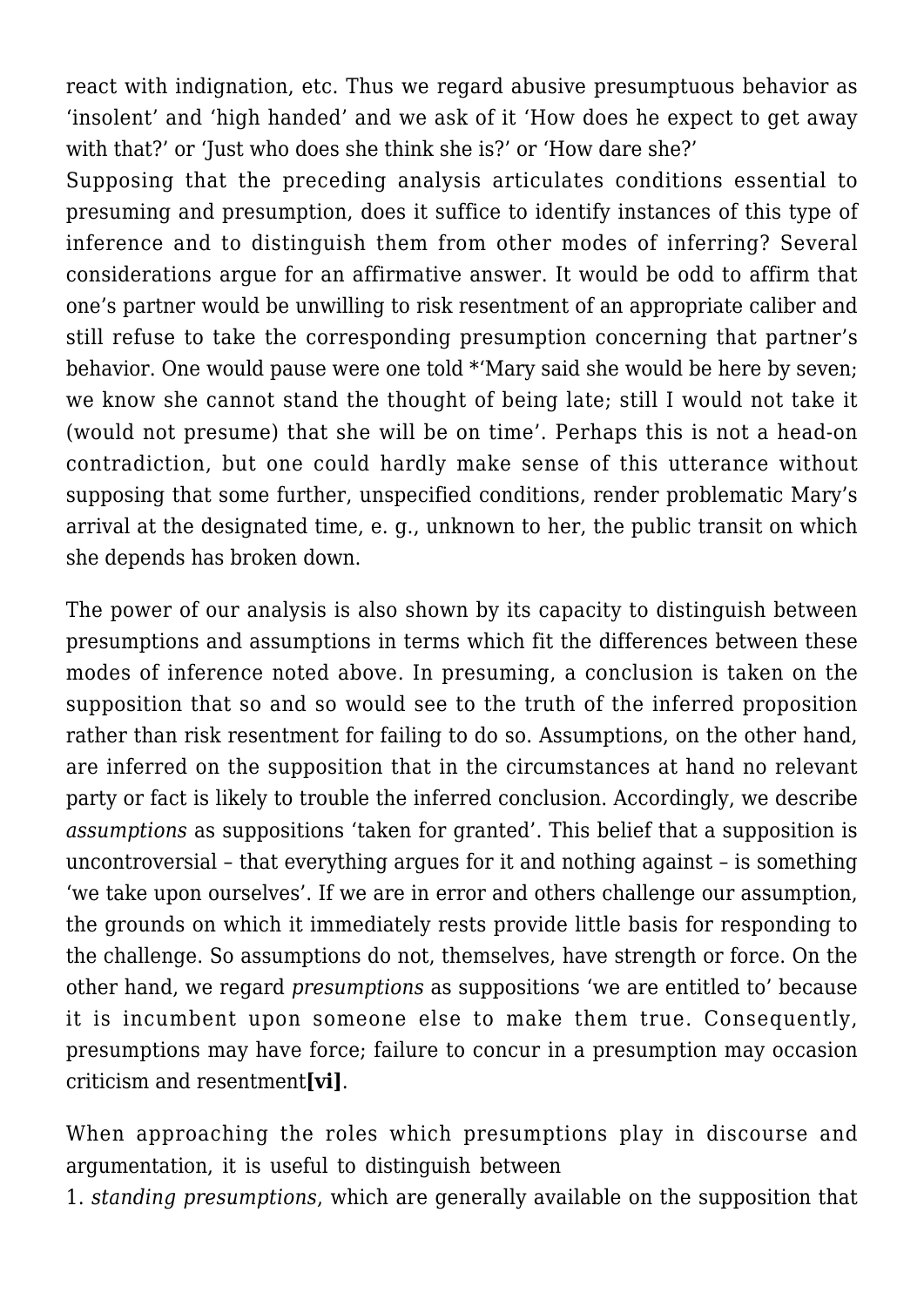prudent associates will avoid occasioning foreseeable resentment, and 2. *special presumptions*, which an agent deliberately generates by providing others with grounds to presume things favorable to that agent's ends and projects. Standing presumptions are based on shared beliefs about what constitutes right and proper conduct and on the supposition that our associates are mature and prudent persons. For example, in the absence of indications to the contrary we presume self-reliance on the part of our associates, because we suppose that they would not risk the condescension and loss of respect which foreseeably is directed toward persons who do not exercise a good measure of autonomy (Butler, 1897, 248-51). Other things being equal, this standing presumption is generally available; its warrant does not depend on actions designed to generate the appropriate inference. However, in social intercourse persons do not rely just on the presumptions which are generally at hand. Often a person wants others to presume particular things which promote her ends and projects. Suppose one were trying to borrow an item of value from strangers, one would want them to presume that the object will be promptly returned, but, given the circumstances, one might find it necessary to take specific measures designed to warrant that presumption. So, one might voluntarily post a monetary bond to guarantee punctual return of the object. Such cases show that, persons also recognize special presumptions, which are deliberately engaged by an agent's acting in ways designed to provide others with reason to presume things which promote that agent's projects.

In summary, to presume that *p* is to suppose that someone will have made it the case that *p*, rather than hazard the resentment which would be occasioned by failing to do so. This analysis marks out a broad class of inferences based on the risk of resentment, and it suffices to distinguish that class of inferences from the neighboring class of assumptions, which are based on the supposition a proposition does not require further thought and/or discussion in the circumstances at hand.

#### *4. Presumptions, Speech Acts, and the Burden of Proof*

It should now be apparent that our ordinary concept of presumption and corresponding inferential practices are sufficiently clear and complex to warrant serious scholarly attention, but it can seem that these "pre-theoretical" ideas diverge so far from received scholarly conceptions as to raise questions about their value in studies of argumentation. More specifically, it might seem that ordinary concepts decouple presumption and burdens of proof and, so, forfeit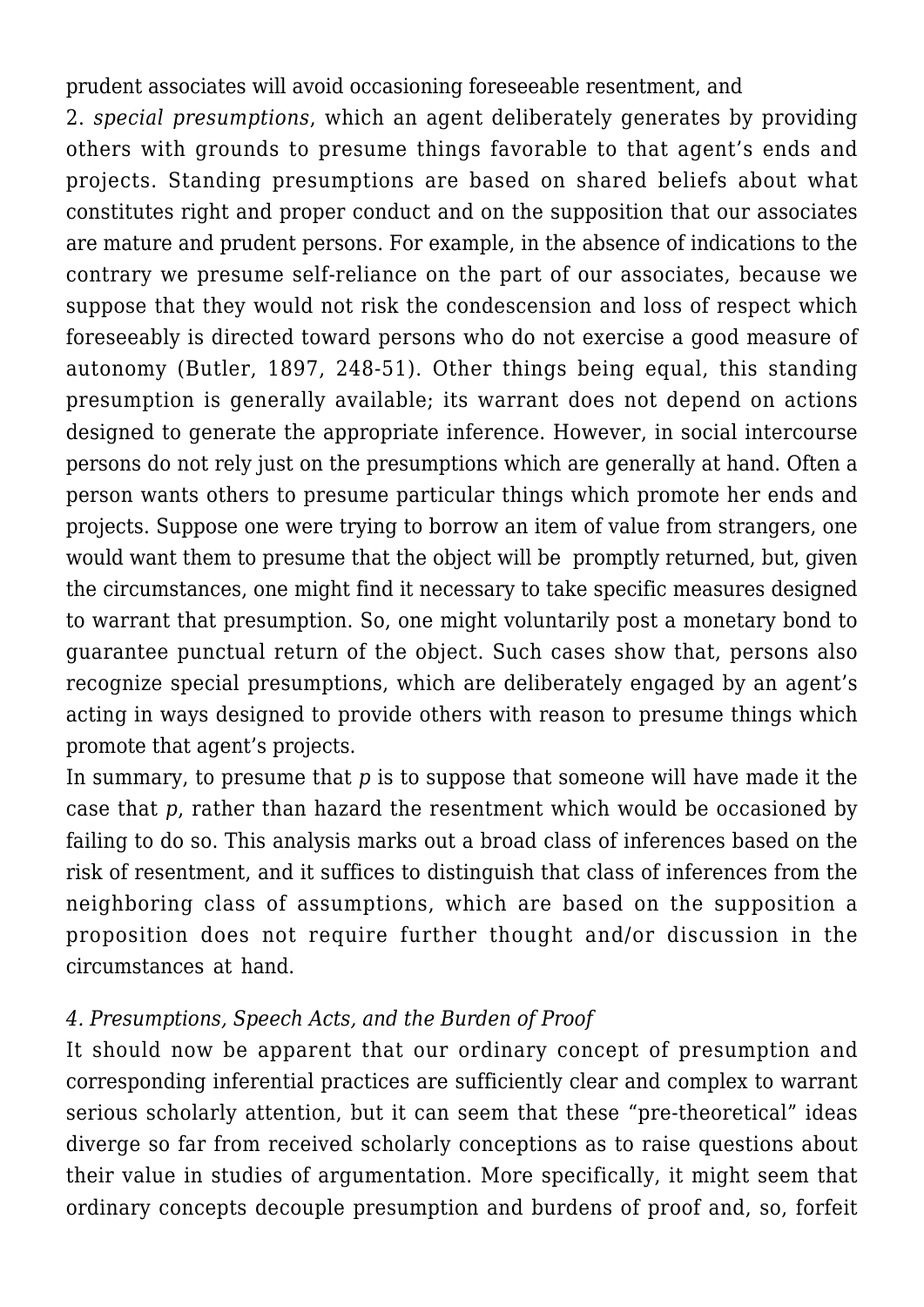interest from argumentation theorists. By way of concluding this essay, I will try to indicate that, on the contrary, our analysis of ordinary presuming enables us to better identify how pertinent obligations are related to presumptions and, so, affords a more perspicuous view of how probative burdens are distributed and function in argumentation.

First, our analysis of presuming supports an account of how argumentatively significant obligations are incurred in a variety of speech acts. In studies of regulated argumentative dialogues, Douglas Walton classifies presumption as a kind of speech act (Walton, 1996; Walton, 1993). As regards ordinary presumptions, this idea would be mistaken. Granted, some acts of presuming may be explicitly performed by saying such things as 'I presume that p'. However, if there is any stuffing to talk about "speech acts," it must be essential to the performance of a speech act that some message source say something (or do something that is virtually equivalent), but ordinary presumptions are often undertaken tacitly, without saying anything. Still, Walton rightly senses that many presumptions of interest to argumentation theorists are generated in the performance of speech acts.

As I have argued in detail elsewhere, a broadly Gricean analysis of utterancemeaning shows that speech acts are performed by speakers deliberately generating special presumptions (Kauffeld, 2001a, 2001b; Stampe, 1967). In the simple case of seriously saying something, a speaker openly undertakes responsibility for the truthfulness of her utterance and, thereby, engages a special presumption of veracity. In speech acts on the order of *proposing* and *accusing*, speakers enlarge their commitment to veracity to include a probative obligation to argumentatively support what they say. By strategically incurring burdens of proof, accusers and proposers generate presumptions favorable to securing consideration for their argumentation (Goodwin, 2001b; Kauffeld, 1998b). In short, a clear understanding of ordinary presumption supports theoretical analysis of how burdens of proof and other argumentatively significant obligations are generated in day-to-day argumentation.

Second, this account of the pragmatics of presumption and probative obligations in speech acts enriches critical interpretation and evaluation of real world public argumentation. Studies of the Lincoln-Douglas Debates, of argumentation in the contest over ratification of the United States Constitution, and of forensic advocacy in the O. J. Simpson trial show that a grasp of ordinary presumptions enables precise interpretation of the strategic genesis of probative burdens in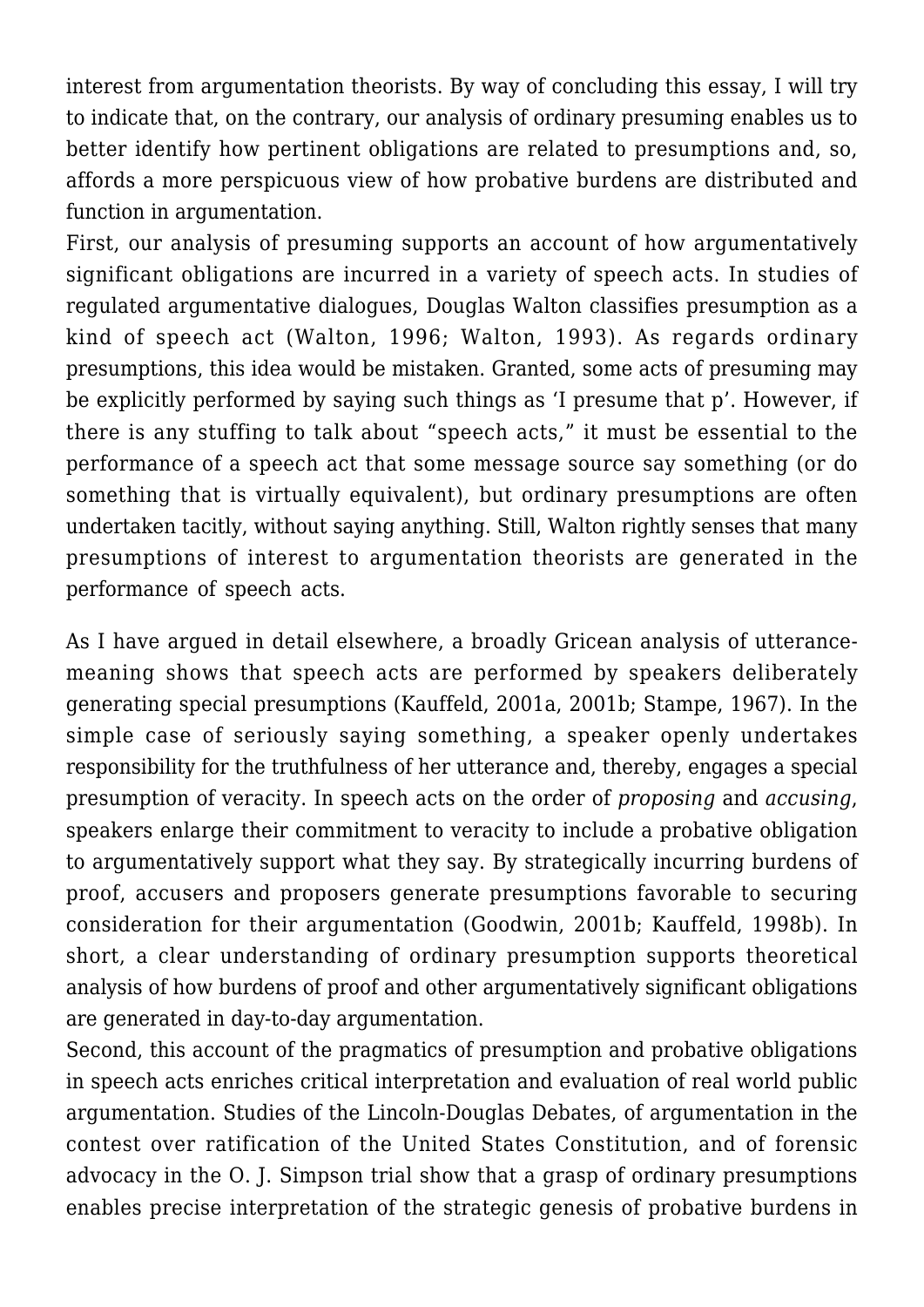complex and critically significant public discourses (Goodwin, 2001a; Kauffeld, 1994, 2002). Moreover, since the content of an obligation is often determined by the transaction in which the obligation is undertaken, unpacking the communicative transactions in which probative burdens are generated often reveals what advocates must show to discharge those obligations and gives insight into the persuasive force of their argumentation (Kauffeld, 1998a, 2002). In short, analysis of ordinarily presuming supports close study of the complex connections between presumptions and probative obligations in real world discourse.

I have been arguing that our ordinary concepts of presuming and presumption contribute importantly to studies of argumentation. Part of my discussion has critically essayed scholarly notions about presumptions which derive primarily from the law. I do mean to suggest that argumentation theorists should abandon study of how jurists construe presumptions and probative burdens; on the contrary, I think that more remains to be learned from work by legal scholars (for example, see: Allen, 1994; Gaskins, 1992). But I hope to have shown that analysis of presumption as ordinarily conceived provides correctives to received Whatelian conceptions of this kind of inference and may enable us to better understand the genesis of discursive obligations in real world argumentation. Much work on presumption in argumentation (and discourse generally) remains to be done. We need to understand how presumptive inference can serve as a basis for trust, more study needs to be devoted to the presumptions engaged in specific kinds of speech such as *testifying* and *praising*, and we have just begin to understand the various functions of presumption in defeasible argumentation. But we have now reached the present essay's legislated limits.

## **NOTES**

**[i]** Here I overlook the fact that legal conceptions generally recognize both rebutable and non-rebutable presumptions. I do not, however, underestimate the significance of this fact as it raises serious questions about Whatelian attempts to define 'presumption' in terms of the burden of proof.

**[ii]** The law uses 'presumption' in two distinct ways: (1) as a rule which mandates that certain facts warrant a specific conclusion and (2) as an inference drawn in compliance to such a rule. As Sir Courtney Peregrine Ibert explains, "A presumption in the ordinary sense is an inference… But a legal presumption, or, as it is sometimes called, a presumption of law… is something more. It may be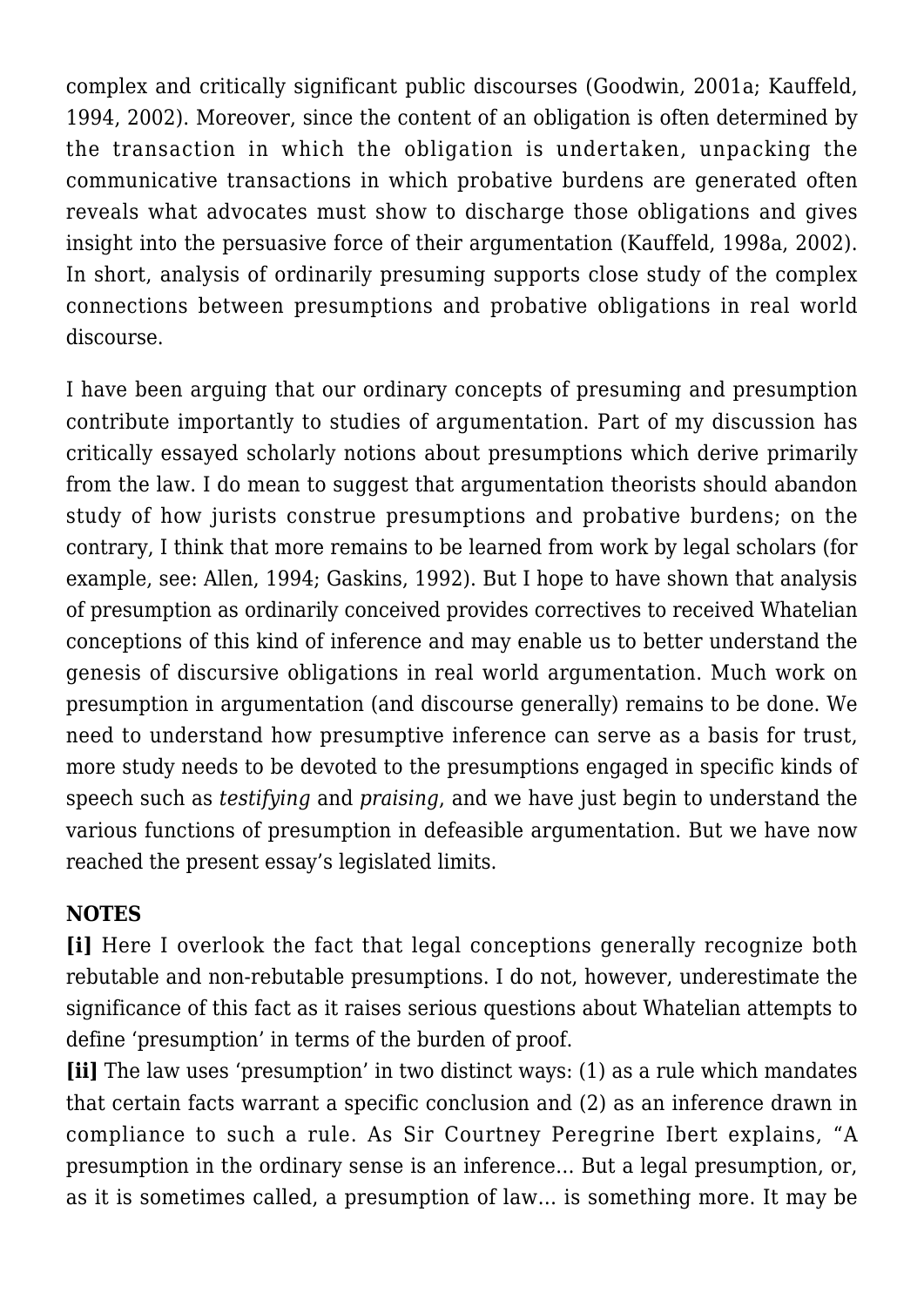described, in Stephen's language, as 'a rule of law that courts and judges shall draw a particular inference from a particular fact, or from particular evidence, unless and until the truth' (perhaps it would be better to say 'soundness) 'of the inference is disproved" (1910, 15).

*Iiiil* Scott Jacobs suggested in conversation that presumptive inferences may be a particularly strong subset of assumptions. Various considerations argue for this suggestion. For one thing, where a person presumes something, she may also assume that this presumption is in the circumstances a practically sufficient basis for proceeding without further inquiry; here a presumption seems in turn to warrant an assumption. Such complexities might incline one to suppose that presumptions are a subclass of assumptions. I am strongly inclined to suppose that they are, instead, neighboring subclasses of a larger genus, but I am by no means certain as to how to handle their various interactions.

**[iv]** Presuming belongs to a large sub-class of taking. Some kinds of taking are marked by the terms in which what is taken is, or is believed to be, available. Accepting seems to be an example of the acts which fall into this category. One can accept something which is given or offered; however, the thief can hardly be said in literal truth to accept what he takes. Presuming is like accepting in that what is taken, i. e., the presumption, is necessarily available, or is at least supposed to be available, on certain terms. What are they? An answer to this question shows us the grounds which warrant presumptive inferences.

**[v]** I am using 'resentment' in the ordinary sense which encompasses the sense of injury and ill-will persons feel toward the authors of a wrong or affront. In this ordinary sense 'resentment' is the generic term for the negative reactive attitudes persons have toward wrongs done to them and their fellows (Strawson, 1968, 75-80). In a thoughtful discussion, Murphy and Hampton emphasize the personal nature of the injuries which characteristically cause resentment; their account links resentment to wrongs which threaten a person's self-respect or self-esteem (1988, pp. 15-18 and 54-58). While we are certainly prone to resent affronts, in plain usage the category of resentment is somewhat broader including wrongs done to persons with whom we identify at considerable distance. One can resent the wrongs done under apartheid simply on the grounds that they produced severe injury to innocent fellow humans.

**[vi]** Our analysis also illuminates a line along which the grounds for these two modes of inference converge. If all rational creatures believe as a matter of common sense that, e. g., the future will resemble the past, then one might assume that tomorrow will be much like today because no one will be inclined to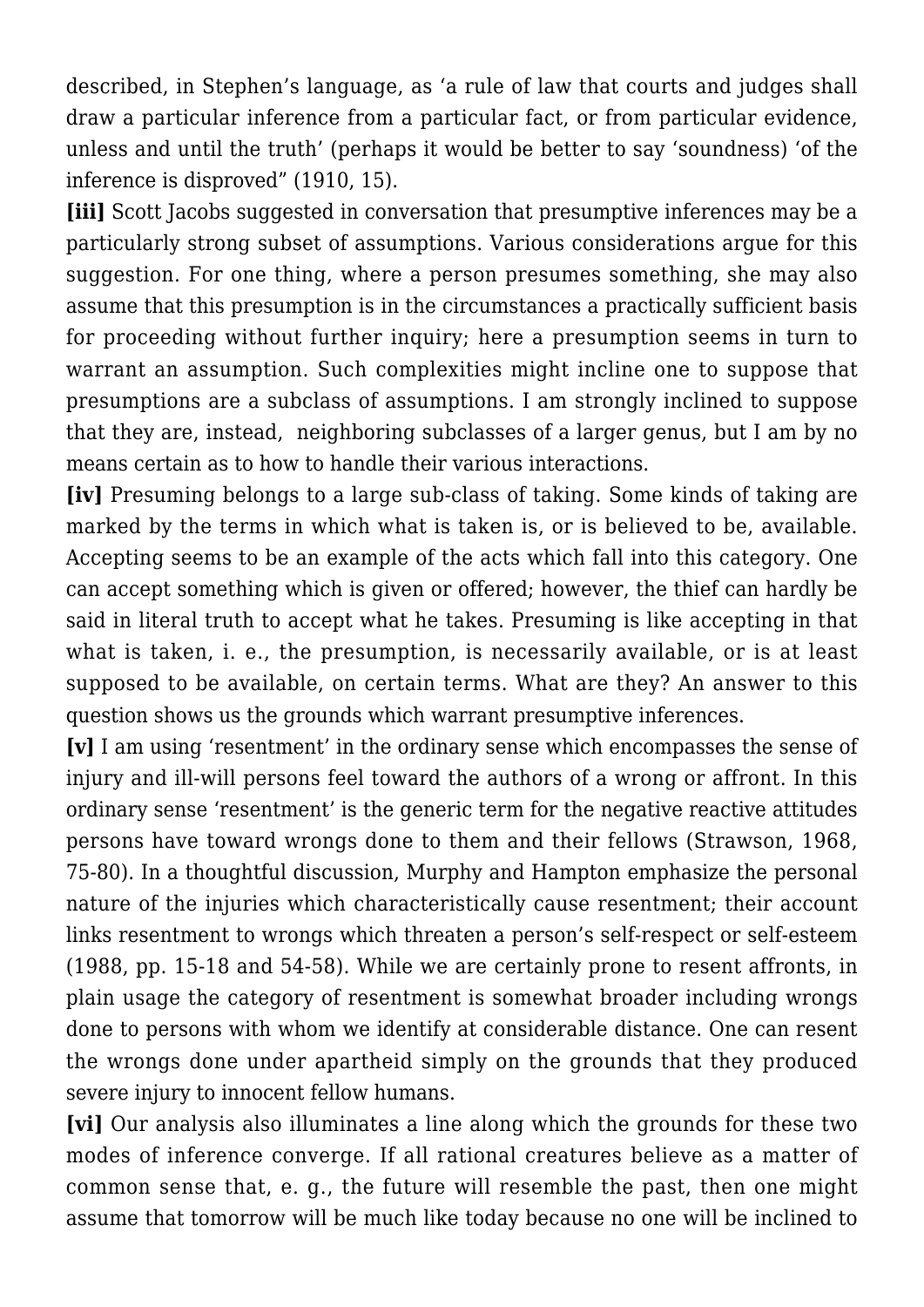dispute this, or one might presume that tomorrow will resemble today because no one would be so foolish as to risk the ridicule that would come from disputing this proposition. Both inferences rest on much the same data: everyone knows that p, but they remain distinct modes of inference because their respective conclusions are warranted on distinct principles of inference.

## **REFERENCES**

Allen, R. J. (1994). Burdens of proof, uncertainty, and ambiguity in modern legal discourse. *Harvard journal of law and public policy*, 17(3), 627-647.

Austin, J. L. (1961). A Plea for excuses, *Philosophical papers.* Oxford: Clarenden Press.

Baird, A. C. (1950). *Argumentation, discussion and debate*. New York: McGraw-Hill Book Co.

Blair, C. (1980). *Whately on presumption: A pragmatic interpretation* (Paper). New York City: Speech Communication Association Convention.

Butler, J. (1897). Dissertation II: Of the nature of virtue. In L. A. Selby-Biggs. (Ed.), *British Moralists* (pp. 245-256). Oxford: Clarendon Press.

Cronkhite, G. (1966). The locus of presumption. *Central States Speech Journal*, 17(4), 270-276.

Eemeren, F. H. v., & Grootendorst, R. (1990). Analyzing argumentative discourse. In R. Trapp & J. Schuetz (Eds.), *Perspectives on argumentation* (pp. 86-106). Prospect Heights, IL: Waveland Press.

Eemeren, F. H. v., & Grootendorst, R. (1992). *Argumentation, communication, and fallacies: A pragma-dialectical perspective.* Hillsdale, NJ: Lawrence Erlbaum Associates.

Ehninger, D. (1959). Decision by debate: A re-examination. *The Quarterly Journal of Speech*, 45(4), 282-287.

Ehninger, D., & Brockriede, W. (1966). *Decision by debate.* New York: Dodd, Mead, and Co.

Flew, A. (1976). *The presumption of atheism and other philosophical essays on God, freedom, and immortality.* London: Eleck/Pemberton.

Gaskins, R. H. (1992). *Burdens of proof in modern discourse.* New Haven: Yale University Press.

Goodnight, T. (1980). *The liberal and the conservative presumption: On political philosophy and the foundation of public argument, Procedings of the summer conference on argumentation* (pp. 304-337). Falls Church: Speech Communication Association.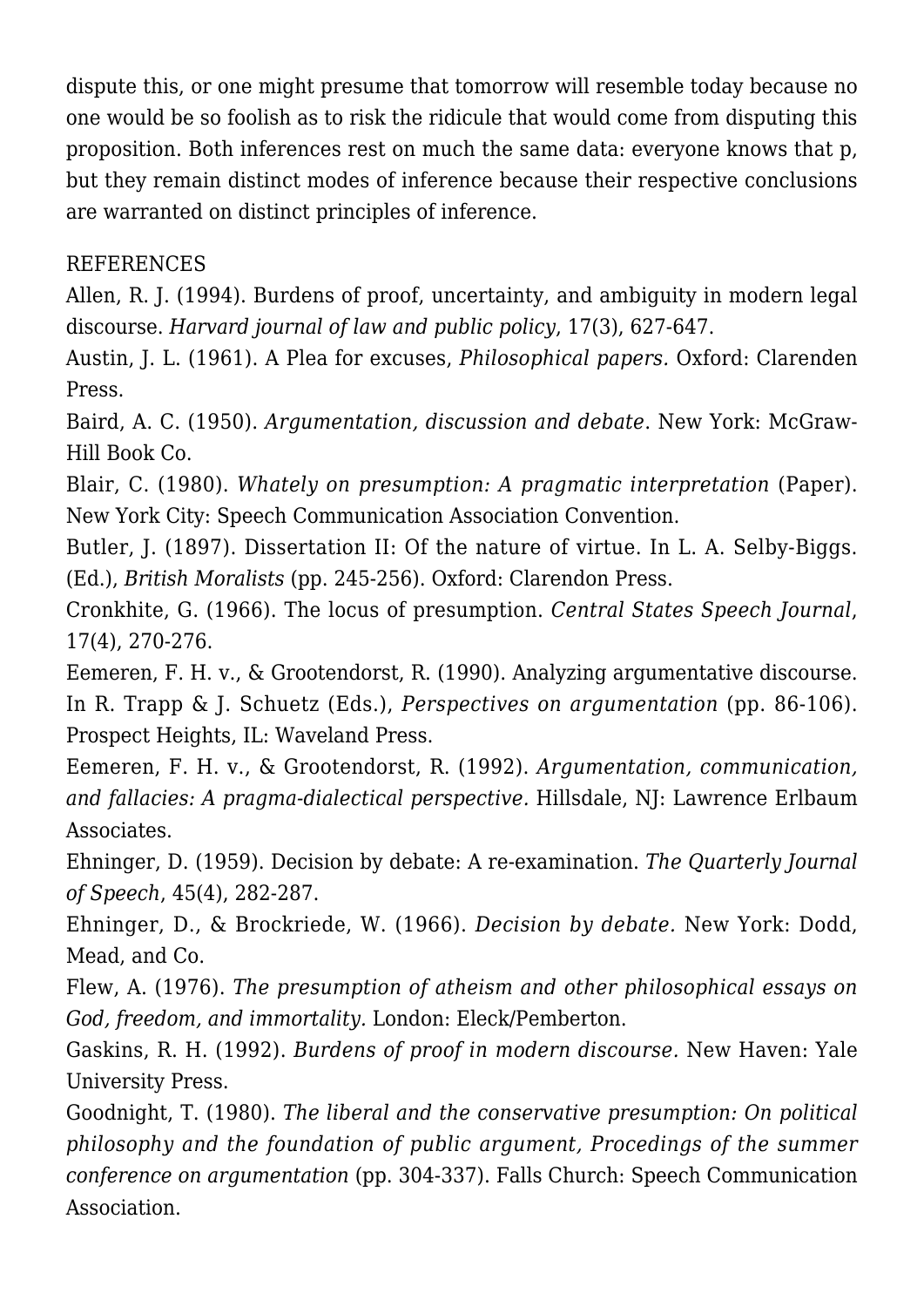Goodwin, J. (2001a). The noncooperative pragmatics of arguing. In E. Nemeth T. (Ed.), *Pragmatics in 2000: Selected papers from the 7th international pragmatics conference* (Vol. 2, pp. 263-277). Antwerp: International Pragmatics Association.

Goodwin, J. (2001b). One question, two answers. *Paper presented at the fourth OSSA conference: Argumentation and its applications.* Windsor, Ontario.

Govier, T. (1997). Arguing forever? Or: Two tiers of argument appraisal. In H. V. Hansen & C. W. Tindale & A. V. Colman (Eds.), *Argumentation and rhetoric: Proceedings of the second OSSA conference.* St. Catherines, Ontario: Brock University.

Govier, T. (1999). Progress and regress on the dialectical tier. In J. Hoaglund (Ed.), *The philosophy of argument* (pp. 223-40). Newport News, Virginia: Vale Press.

Hart, H. L. A., & Honore, A. M. (1959). *Causation in the law.* Oxford: Clarendon Press.

Hill, B., & Leeman, r. W. (1997). *The art and practice of argumentation and debate*. Mountain View, California: Mayfield Publishing Company.

Ibert, C. P. (1910). *Evidence, The encyclopaedia britannica* (Vol. IX, pp. 11-21). New York: Encyclopaedia Britannica.

Kauffeld, F. J. (1994). Veracity, accusation and conspiracy in Lincoln's campaign for the senate. *Rhetoric Society Quarterly*, 24, 5-28.

Kauffeld, F. J. (1995). On the difference between assumptions and presumptions. In S. Jackson (Ed.), *Argumentation and values: Proceedings of the ninth SCA/AFA conference on argumentation* (Vol. Argumentation and Values, pp. 509-515). Alta, Utah: Speech Communication Association.

Kauffeld, F. J. (1998a). The good case for practical propositions: Limits of the arguer's obligation to respond to objections. In F. H. v. Eemeren & R. Grootendorst & J. A. Blair & C. A. Willard (Eds.), *Fourth ISSA conference on argumentation* (pp. 439-444). University of Amsterdam: SICSAT.

Kauffeld, F. J. (1998b). Presumption and the distribution of argumentative burdens in acts of proposing and accusing. *Argumentation*, 12(2), 245-266.

Kauffeld, F. J. (1999). Arguments on the dialectical tier as structured by proposing and advising. In C. W. Tindale & H. V. Hansen & E. Sveda (Eds.), *Argumentation at the century's turn: Proceedings of the third OSSA conference.* St. Catharines: OSSA.

Kauffeld, F. J. (2001a). Argumentation, discourse, and the rationality underlying Grice's analysis of utterance-meaning. In E. Nemeth T. (Ed.), *Cognition in language use: Selected papers from the 7th international pragmatics conference*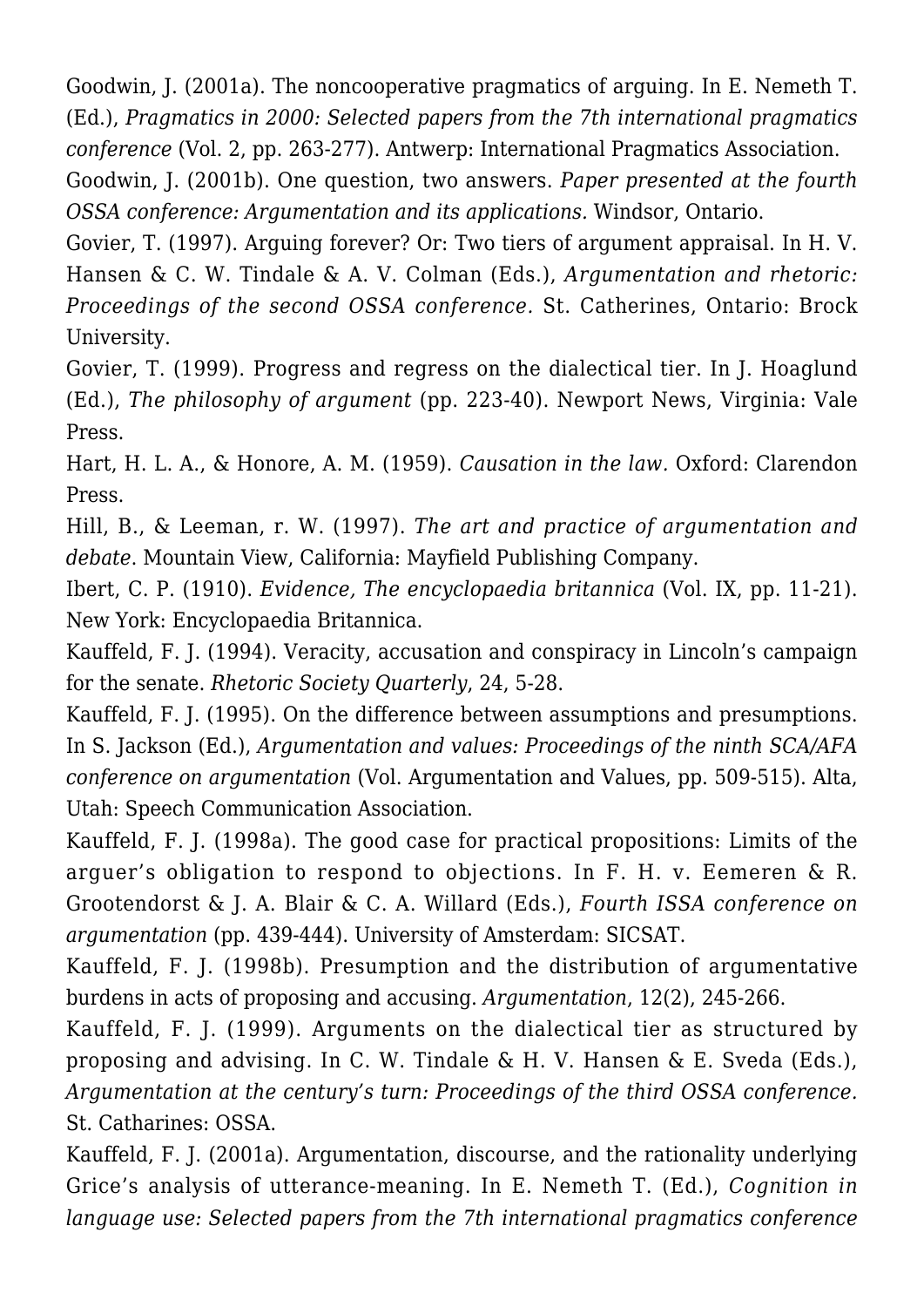(Vol. 1, pp. 149-163). Antwerp: International Pragmatics Association.

Kauffeld, F. J. (2001b). Grice without the cooperative principle. *Paper presented at the fourth OSSA conference: Argumentation and its applications*. Windsor, Ontario.

Kauffeld, F. J. (2002). Pivotal issues and norms in rhetorical theories of argumentation. In F. H. van Eemeren & P. Houtlosser (Eds.), *Rhetorical and dialectical perspectives on argumentative discourse: Redressing the balance*. Dordrecht: Kluwer Academic Publishers.

Llewelyn, J. E. (1962). Presuppositions, assumptions and presumptions. *Theoria,* 28, 158-172.

Marsh, P. O. (1964). Is debate merely a game for conservative players. *Speaker and Gavel,* 1, 2-17.

Morton, J. C., & Hutchison, S. C. (1987). *The presumption of innocence*. Toronto: Carswell.

Murphy, J. G., & Hampton, J. (1988). *Forgiveness and mercy*. Cambridge: Cambridge University Press.

Perelman, C., & Olbrechts-Tyteca, L. (1969). *The new rhetoric: A treatise on argumentation* (J. Wilkinson & P. Weaver, Trans.). Notre Dame: University of Notre Dame Press.

Rescher, N. (1977). *Dialectics: A controversy-oriented approach to the theory of knowledge*. Albany: State University of New York Press.

Sproule, J. M. (1976). The psychological burden of proof: On the evolutionary development of Richard Whately's theory of presumption. *Communications Monographs*, 43, 115-129.

Stampe, D. (1967). *On the acoustic behavior of rational animals* (Paper). University of Wisconsin, Madison, Wisconsin.

Strawson, P. F. (1968). Freedom and resentment. In P. F. Strawson (Ed.), *Studies in the philosophy of thought and action* (pp. 71-96). New York: Oxford University Press.

Ullmann-Margalit, E. (1983). On presumption. *Journal of Philosophy*, LXXX(3), 143-163.

Walton, D. (1996). *Argumentation schemes for presumptive reasoning*. Mahwah, New Jersey: Lawrence Erlbaum Associates.

Walton, D. N. (1993, 1993). The speech act of presumption. *Pragmatics and Cognition*, 1, 125-148.

Whately, R. (1963). *Elements of rhetoric* (reprint edition ed.). Carbondale: Southern Illinois Press.